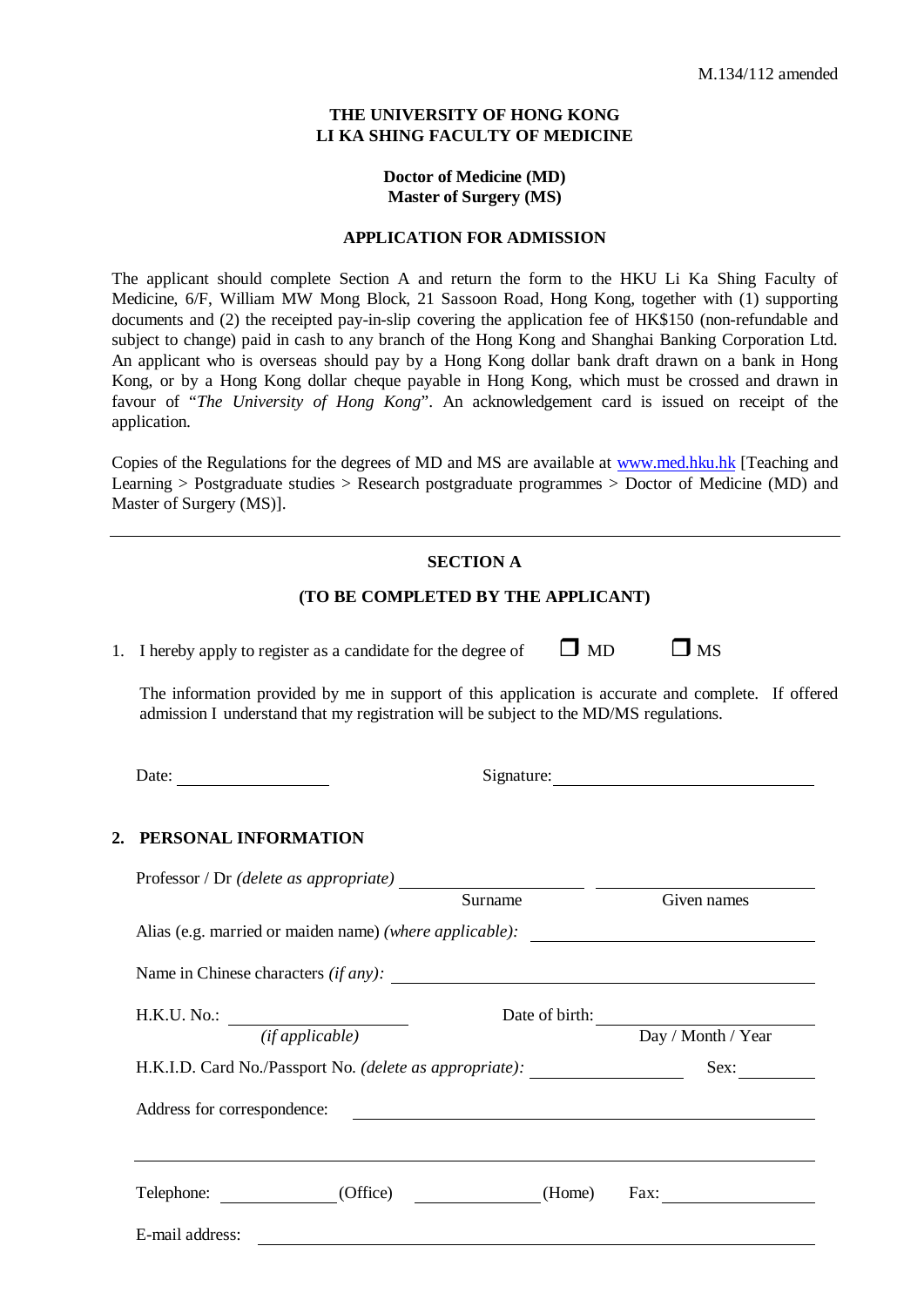# **3. ACADEMIC AND PROFESSIONAL QUALIFICATIONS\***

(Officially certified diplomas/transcripts must be provided, except for degree studies undertaken in the University of Hong Kong.)

| Degrees or other qualifications | <b>Awarding Institution</b> | Date of Award |
|---------------------------------|-----------------------------|---------------|
|                                 |                             |               |
|                                 |                             |               |

\*Applicants for registration as MS candidates should note that a fellowship of one of the Royal Colleges or of the American College of Surgeons or a diploma of an American Specialty Board may be accepted as evidence of adequate training, but not necessarily of experience.

## **4. APPOINTMENTS HELD SINCE GRADUATION (including current appointment)**

## **5. PROPOSED CANDIDATURE**

(Notes:

- a. Attach a plan of the study and an outline of the proposed subject matter of your thesis. Please consult the proposed Supervisor and Head of the Department of Medicine/Surgery, and, where appropriate, the Professor of the subject concerned before you submit this application. The plan of study must be presented in adequate detail for approval by the proposed Supervisor and Head of the Department of Medicine/Surgery and where appropriate, the Professor of the subject concerned.
- b. The area of study must be well delineated and of relevance to medical practice. It can be clinical and/or laboratory-orientated research.
- c. Registration date will be the first day of any month of the year.)

Field of study:

Proposed thesis title (if known):

Proposed Supervisor:

Preferred date of registration:

# **6. SUPPORTING DOCUMENTS**

I attach the following documents in support of my application:

 $\Box$  diplomas/transcripts





 $\Box$  Outline of proposed subject matter of thesis

- $\Box$  A plan of the study
- $\Box$  Summary of relevant experience

 $\Box$  List of publications and titles of theses (with dates)

Date: \_\_\_\_\_\_\_\_\_\_\_\_\_\_\_\_\_\_\_\_\_\_\_\_\_\_\_\_ Signature: \_\_\_\_\_\_\_\_\_\_\_\_\_\_\_\_\_\_\_\_\_\_\_\_\_\_\_\_

Applicant